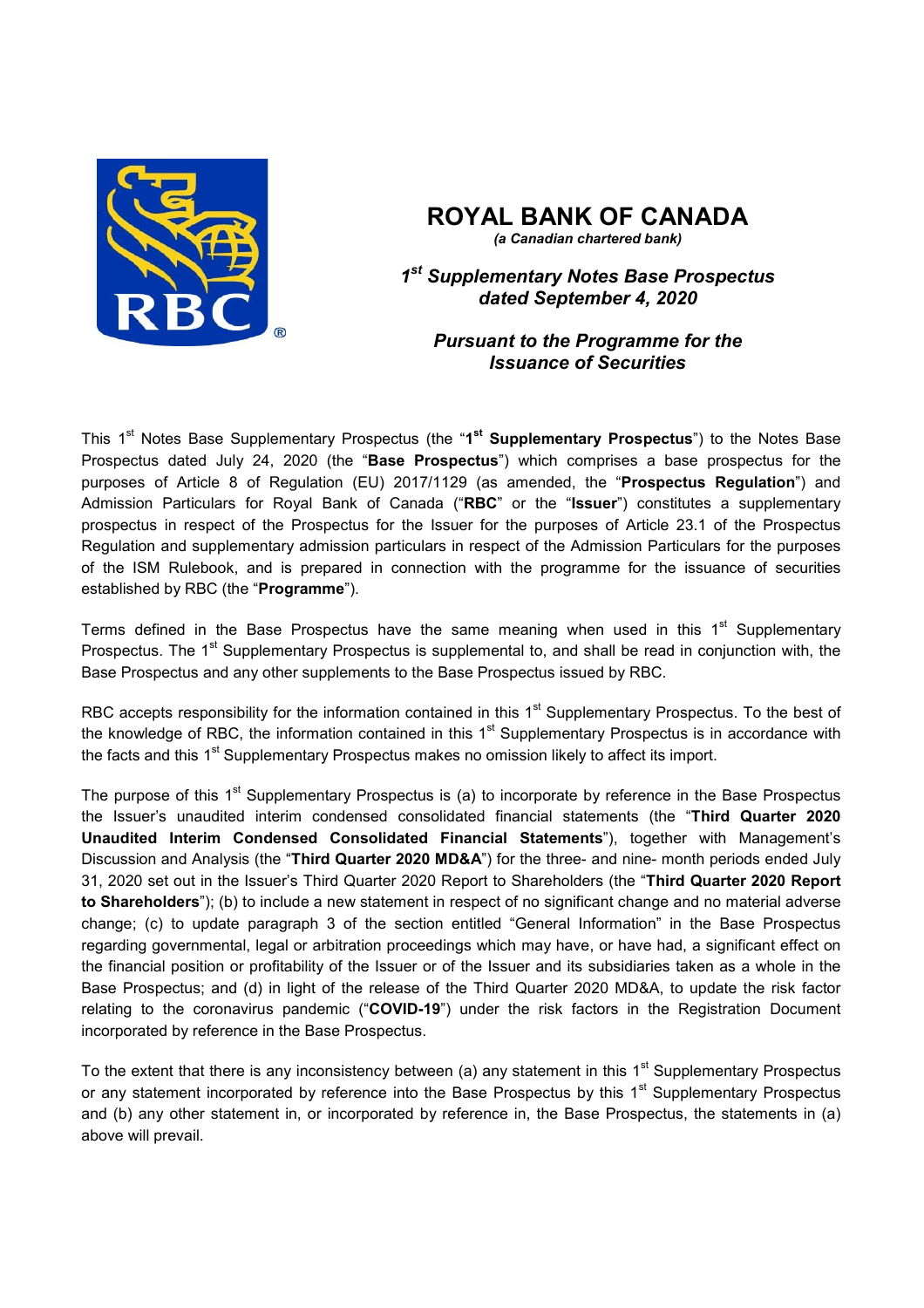Save as disclosed in this 1<sup>st</sup> Supplementary Prospectus or in the Third Quarter 2020 Report to Shareholders incorporated by reference in the Base Prospectus by virtue of this  $1<sup>st</sup>$  Supplementary Prospectus (including without limitation the information set out at pages 5 to 9 of the Third Quarter 2020 Report to Shareholders under the heading "Significant developments: COVID-19"), no significant new factor, material mistake or material inaccuracy relating to the information included in the Base Prospectus which may affect the assessment of Notes issued under the Programme has arisen or been noted, as the case may be, since approval by the FCA of the Base Prospectus.

#### **DOCUMENTS INCORPORATED BY REFERENCE**

The Third Quarter 2020 Unaudited Interim Condensed Consolidated Financial Statements, together with the Third Quarter 2020 MD&A, set out on pages 2 through 86 (excluding page 53 of the same) of the Third Quarter 2020 Report to Shareholders are, by virtue of this 1<sup>st</sup> Supplementary Prospectus, incorporated in, and form part of, the Base Prospectus. The remainder of the Third Quarter 2020 Report to Shareholders is either covered elsewhere in the Base Prospectus or is not relevant for investors.

The Third Quarter 2020 Report to Shareholders, which includes the Third Quarter 2020 Unaudited Interim Condensed Consolidated Financial Statements and Third Quarter 2020 MD&A, is available for viewing at the following link:

#### *https://www.rbc.com/investor-relations/\_assets-custom/pdf/2020q3\_report.pdf*

The Third Quarter 2020 Report to Shareholders, which includes the Third Quarter 2020 Unaudited Interim Condensed Consolidated Financial Statements and Third Quarter 2020 MD&A, has been filed with the National Storage Mechanism and is available for viewing at *https://data.fca.org.uk/#/nsm/nationalstoragemechanism* and has been announced via the Regulatory News Service operated by the London Stock Exchange.

For the avoidance of doubt, any document incorporated by reference in the Third Quarter 2020 Unaudited Interim Condensed Consolidated Financial Statements, Third Quarter 2020 MD&A and Third Quarter 2020 Report to Shareholders shall not form part of this 1<sup>st</sup> Supplementary Prospectus for the purposes of the Prospectus Regulation, or the ISM Rulebook except where such information or other documents are specifically incorporated by reference or attached to this 1<sup>st</sup> Supplementary Prospectus.

Copies of this 1<sup>st</sup> Supplementary Prospectus, the Base Prospectus and the documents incorporated by reference in either of these can be (1) viewed on the Issuer's website maintained in respect of the Programme at *https://www.rbc.com/investor-relations/european-senior-notes-program* (2) obtained on written request and without charge from the Issuer at 20th Floor, 200 Bay Street, Toronto, Ontario, Canada M5J 2J5, Attention Senior Vice President, Wholesale Finance and Investor Relations and from the office of the Issuing and Paying Agent, The Bank of New York Mellon, London Branch, One Canada Square, London E14 5AL, England, Attention: Manager, EMEA Corporate & Sovereign Department and (3) viewed on the website of the Regulatory News Service operated by the London Stock Exchange at http://www.londonstockexchange.com/exchange/news/market-news/market-news-home.html under the name of the Issuer and the headline "Publication of Prospectus". Copies of the Issuer's periodic financial reporting can also be viewed by accessing the Issuer's disclosure documents through the Internet on the Canadian System for Electronic Document Analysis and Retrieval at *http://www.SEDAR.com* (an internet based securities regulatory filing system). Any websites included in this 1<sup>st</sup> Supplementary Prospectus other than in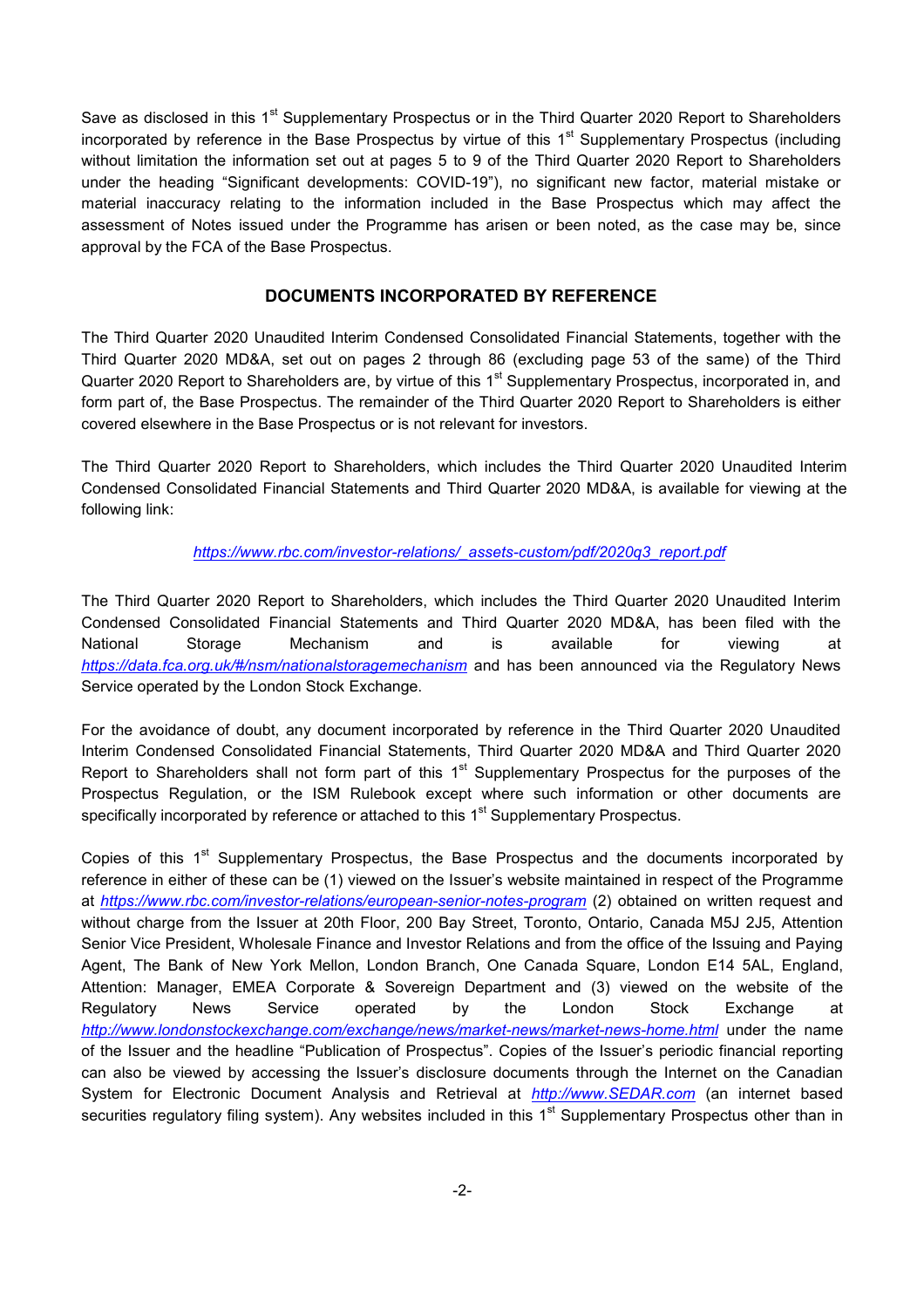respect of the information incorporated by reference are for information purposes only and do not form part of this 1<sup>st</sup> Supplementary Prospectus or the Base Prospectus and the FCA has neither scrutinised or approved the information contained therein.

## **STATEMENT OF NO SIGNIFICANT CHANGE**

Since July 31, 2020, the last day of the financial period in respect of which the most recent unaudited interim condensed consolidated financial statements of the Issuer have been published, there has been no significant change in the financial position or financial performance of the Issuer and its subsidiaries taken as a whole.

## **STATEMENT OF NO MATERIAL ADVERSE CHANGE**

Except as disclosed in the section entitled "Significant developments: COVID-19" on pages 5 to 9 of the Third Quarter 2020 Report to Shareholders and as disclosed in "**IMPACT OF PANDEMIC RISK FACTOR**" below, since October 31, 2019, the date of its last published audited consolidated financial statements, there has been no material adverse change in the prospects of the Issuer and its subsidiaries taken as a whole.

# **AMENDMENT TO STATEMENT REGARDING GOVERNMENTAL, LEGAL OR ARBITRATION PROCEEDINGS**

Paragraph 3 of the section entitled "General Information" on page 175 of the Base Prospectus is hereby deleted in its entirety and replaced with the following:

"Other than the matters disclosed under the subsection entitled "Tax examinations and assessments" in Note 23 of the 2019 Audited Consolidated Financial Statements set out on page 198 of the Issuer's 2019 Annual Report, and the matters disclosed (with the exception of the subsection entitled "Other matters") in Note 26 of the 2019 Audited Consolidated Financial Statements set out on pages 201 and 202 of the Issuer's 2019 Annual Report as updated by the litigation matters disclosed in Note 11 of the Issuer's Third Quarter 2020 Unaudited Interim Condensed Consolidated Financial Statements set out on page 83 of the Issuer's Third Quarter 2020 Report to Shareholders and in each case incorporated by reference herein, there are no, nor have there been any governmental, legal or arbitration proceedings (including any such proceedings which are pending or threatened of which the Issuer is aware) which may have, or have had during the twelve months prior to the date of this document, individually or in the aggregate, a significant effect on the financial position or profitability of the Issuer or of the Issuer and its subsidiaries taken as a whole."

## **IMPACT OF PANDEMIC RISK FACTOR**

In the section entitled "**RISK FACTORS**" on pages 1 to 22 in the Registration Document incorporated by reference in the Base Prospectus, the risk factor entitled "**Risks relating to the Issuer** – **5. Macroeconomic risks -** *Impact of pandemic*" on pages 17 to 19 is deleted and replaced by the following:

### "*Impact of pandemic*

Pandemics, epidemics or outbreaks of an infectious disease in Canada or worldwide could have an adverse impact on the Issuer's business, including changes to the way the Issuer operates, and on its financial results and condition. Commencing in Q2 2020, the spread of the COVID-19 pandemic, given its severity and scale, continues to adversely affect the Issuer's business, some of the Issuer's clients and also continues to pose risks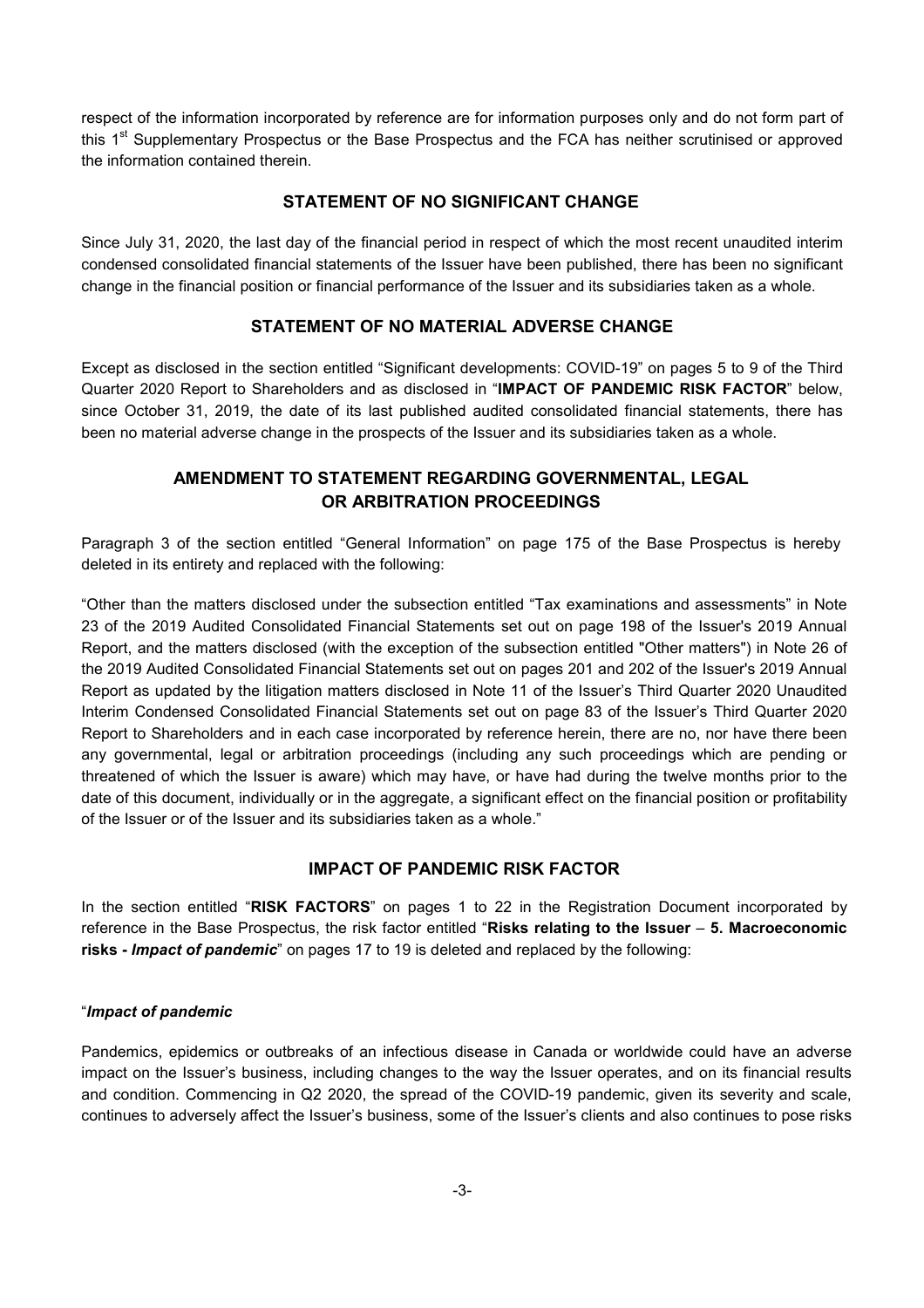to the global economy. Governments and regulatory bodies in affected areas have imposed a number of measures designed to contain the pandemic, including widespread business closures, travel restrictions, quarantines, and restrictions on gatherings and events. While a number of containment measures have been gradually eased or lifted across most regions, additional safety precautions and operating protocols aimed at containing the spread of COVID-19 have been and continue to be instituted. Notwithstanding the gradual easing of containment measures, the remaining measures continue to impact global economic activity, including the pace and magnitude of recovery as well as contributing to increased market volatility and changes to the macroeconomic environment. As the impacts of the COVID-19 pandemic continue to materialize, the effects of the disruption on the Issuer's business strategies and initiatives have been and continue to be adversely impacted, resulting in ongoing effects to the Issuer's financial results, including the realization of credit, market or operational risk losses.

Governments, monetary authorities, regulators and financial institutions, including the Issuer, have taken and continue to take actions in support of the economy and financial system. These actions include fiscal, monetary and other financial measures to increase liquidity, and provide financial aid to individual, small business, commercial and corporate clients. Additionally, regulatory relief measures in support of financial institutions have also been provided. For more information on these programs, refer to the Relief programs, Liquidity and funding risk and Capital management sections of the Management's Discussion and Analysis contained in the Issuer's Third Quarter 2020 Report to Shareholders.

The Issuer is closely monitoring the potential continued effects and impacts of the COVID-19 pandemic, which is a rapidly evolving situation. Uncertainty remains as to the full impacts of COVID-19 on the global economy, financial markets, and the Issuer, including on the Issuer's financial results, regulatory capital and liquidity ratios and ability to meet regulatory and other requirements. The ultimate impacts will depend on future developments that are highly uncertain and cannot be predicted, including the scope, severity, duration and the possibility of subsequent waves of the pandemic, as well as the effectiveness of actions and measures taken by government, monetary and regulatory authorities and other third parties. With respect to client relief programs, the Issuer may face challenges, including increased risk of client disputes, litigation, government and regulatory scrutiny as a result of the effects of the COVID-19 pandemic on market and economic conditions and actions government authorities take in response to those actions. The Issuer may also face increased operational and reputational risk and financial losses, including higher credit losses amongst other things, depending on the effectiveness of these client relief programs for the Issuer's individual, small business, commercial and corporate clients. The effectiveness of these programs will depend on the duration and scale of COVID-19 and will differ by region and industry, with varying degrees of benefit to the Issuer's clients.

The COVID-19 pandemic has and may continue to result in disruptions to the Issuer's clients and the way in which the Issuer conducts its business, including the closure of certain branches, prolonged duration of staff working from home, and changes to the Issuer's operations due to higher volumes of client requests, as well as disruptions to key suppliers of the Issuer's goods and services. These factors have adversely impacted, and may continue to adversely impact, the Issuer's business operations and the quality and continuity of service to customers. To date, the Issuer has taken proactive measures through its business continuity plans, carefully planning the return to premise for some of the Issuer's employees, and the Issuer's crisis management teams have increased their efforts to preserve the well-being of the Issuer's employees and its ability to serve clients. Additionally, the Issuer has launched various relief programs beyond the available government programs to further support its clients in financial need. For more information on the Issuer's relief programs, refer to the Relief programs section of the Management's Discussion and Analysis contained in the Issuer's Third Quarter 2020 Report to Shareholders.